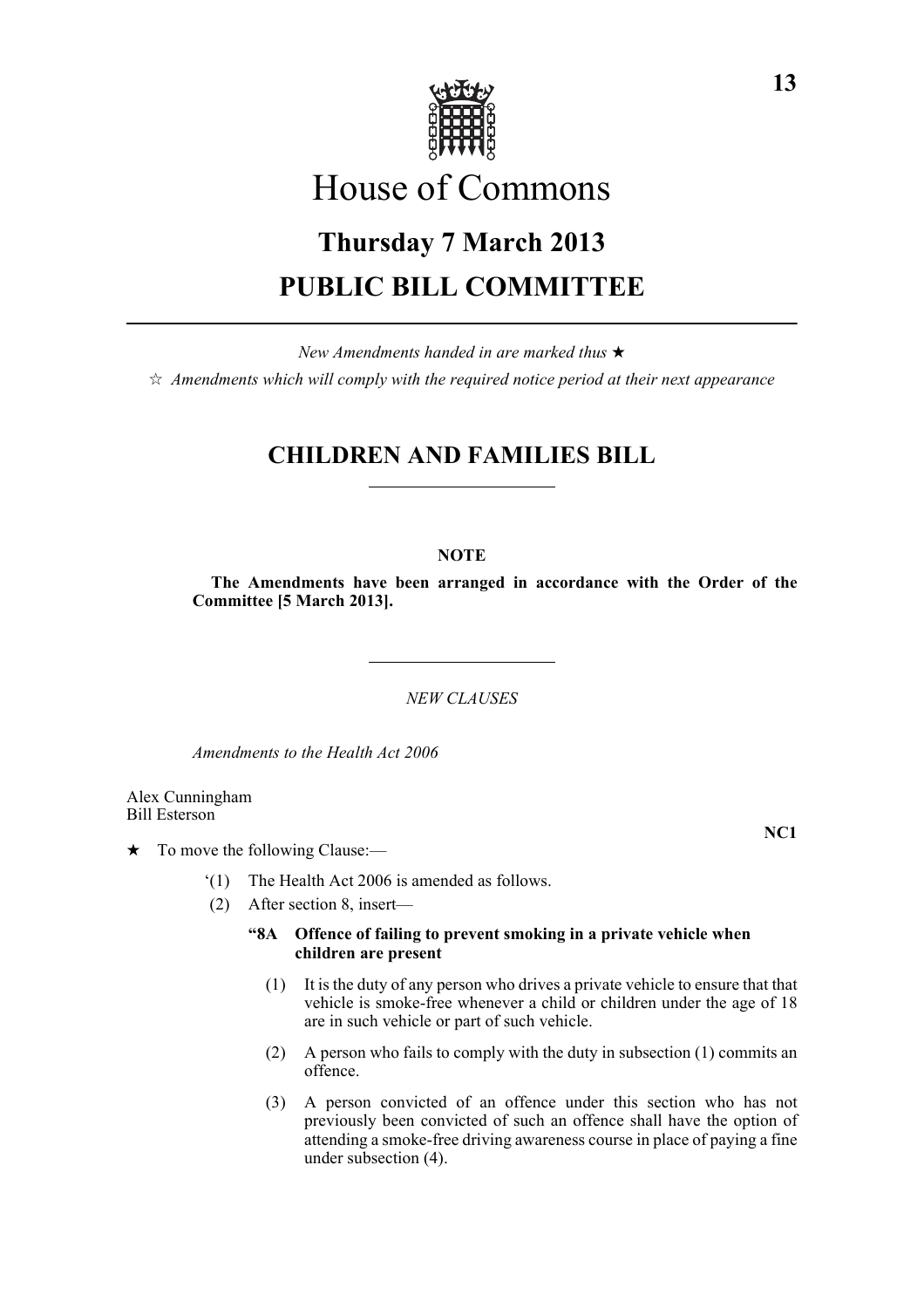#### **Children and Families Bill,** *continued*

- (4) A person who does not wish to attend an awareness course or who has previously been convicted of an offence under this section is liable on summary conviction to a fine of £60.
- (5) The Secretary of State may introduce regulations to alter the level of penalty payable under subsection (4).
- (6) The Secretary of State shall update all relevant regulations regarding the offence created under subsection (2) within six months of this section coming into force.
- (7) The Secretary of State shall introduce regulations within six months of this section coming into force to prescribe the format of the awareness course in subsection (3).".
- (3) In section 79(4)(a), leave out "or  $8(7)$ " and insert ",  $8(7)$ , or  $8A(5)$ .".

### ORDER OF THE HOUSE [25 FEBRUARY 2013]

That the following provisions shall apply to the Children and Families Bill:

#### *Committal*

1. The Bill shall be committed to a Public Bill Committee.

#### *Proceedings in Public Bill Committee*

- 2. Proceedings in the Public Bill Committee shall (so far as not previously concluded) be brought to a conclusion on Tuesday 23 April 2013.
- 3. The Public Bill Committee shall have leave to sit twice on the first day on which it meets

#### *Consideration and Third Reading*

- 4. Proceedings on Consideration shall (so far as not previously concluded) be brought to a conclusion one hour before the moment of interruption on the day on which those proceedings are commenced.
- 5. Proceedings on Third Reading shall (so far as not previously concluded) be brought to a conclusion at the moment of interruption on that day.
- 6. Standing Order No. 83B (Programming committees) shall not apply to proceedings on Consideration and Third Reading.

#### *Other proceedings*

7. Any other proceedings on the Bill (including any proceedings on consideration of Lords Amendments or on any further messages from the Lords) may be programmed.

#### ORDER OF THE COMMITTEE [5 MARCH 2013]

That—

- (1) the Committee shall (in addition to its first meeting at 8.55 am on Tuesday 5 March) meet—
	- (a) at 2.00 pm on Tuesday 5 March;
	- (b) at 11.30 am and 2.00 pm on Thursday 7 March;
	- (c) at 9.25 am and 2.00 pm on Tuesday 12 March;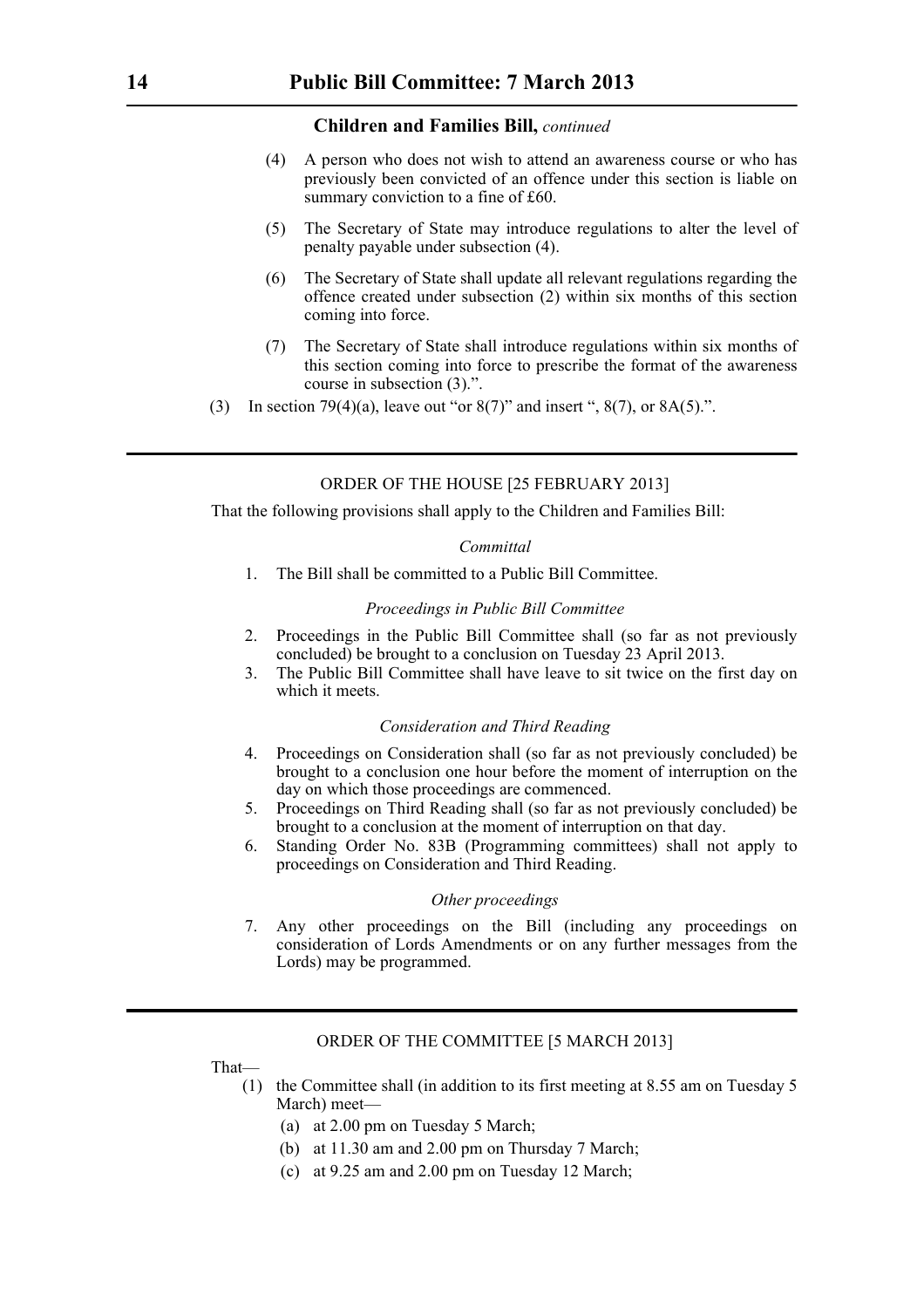# **Children and Families Bill,** *continued*

- (d) at 11.30 am and 2.00 pm on Thursday 14 March;
- (e) at 9.25 am and 2.00 pm on Tuesday 19 March;
- (f) at 11.30 am and 2.00 pm on Thursday 21 March;
- (g) at 9.25 am and 2.00 pm on Tuesday 16 April;
- (h) at 11.30 am and 2.00 pm on Thursday 18 April; and
- (i) at 9.25 am and 2.00 pm on Tuesday 23 April;
- (2) the Committee shall hear oral evidence in accordance with the following Table:

# **TABLE**

| Date             | Time                                      | Witness                                                                                                                                                                              |
|------------------|-------------------------------------------|--------------------------------------------------------------------------------------------------------------------------------------------------------------------------------------|
| Tuesday 5 March  | Until no later<br>than $10.00$ am         | Department for Education;<br>Department for Business,<br>Innovation and Skills                                                                                                       |
| Tuesday 5 March  | Until no later<br>than $10.45$ am         | The Thomas Coram Foundation<br>for Children (Coram); Professor<br>Julie Selwyn, Professor of Child<br>and Family Social Work,<br>University of Bristol; TACT                         |
| Tuesday 5 March  | Until no later<br>than $11.25$ am         | David Norgrove, Chair of Family<br>Justice Review and Chair of<br>Family Justice Board; Lord Justice<br>Munby, President of the Family<br>Division; Coram Children's Legal<br>Centre |
| Tuesday 5 March  | Until no later<br>than $2.45$ pm          | Council for Disabled Children;<br>Every Disabled Child Matters;<br><b>Special Education Consortium</b>                                                                               |
| Tuesday 5 March  | Until no later<br>than $3.30 \text{ pm}$  | Achievement for All; Independent<br>Parental Special Education<br>Advice; Institute of Education                                                                                     |
| Tuesday 5 March  | Until no later<br>than $4.15$ pm          | National Association for Special<br><b>Educational Needs</b> ; The<br>Communication Trust; Association<br>of Educational Psychologists                                               |
| Tuesday 5 March  | Until no later<br>than $5.15$ pm          | <b>Association of Colleges; National</b><br>Association of Head Teachers;<br>David Bartram, Assistant Head,<br>Lampton School, Hounslow                                              |
| Tuesday 5 March  | Until no later<br>than $5.45$ pm          | Office of the Children's<br>Commissioner                                                                                                                                             |
| Thursday 7 March | Until no later<br>than $12.15 \text{ pm}$ | Ofsted; Daycare Trust and the<br>Family and Parenting Institute;<br>National Childminding<br>Association                                                                             |